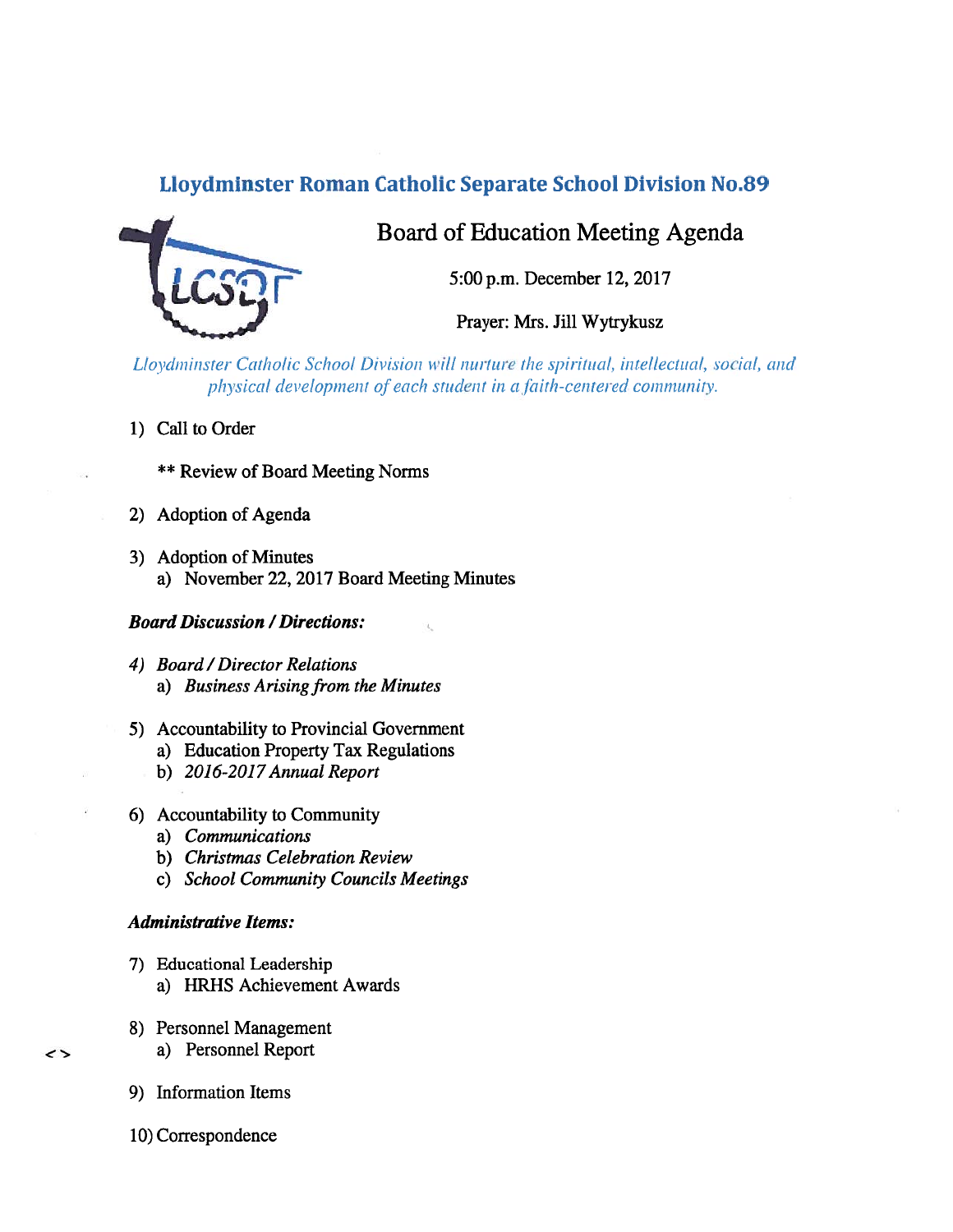# 11) Identification of Emergent Items

# 12) Closing Prayer

13) Adjournment

## January Prayer: Mrs. Erin MacDuff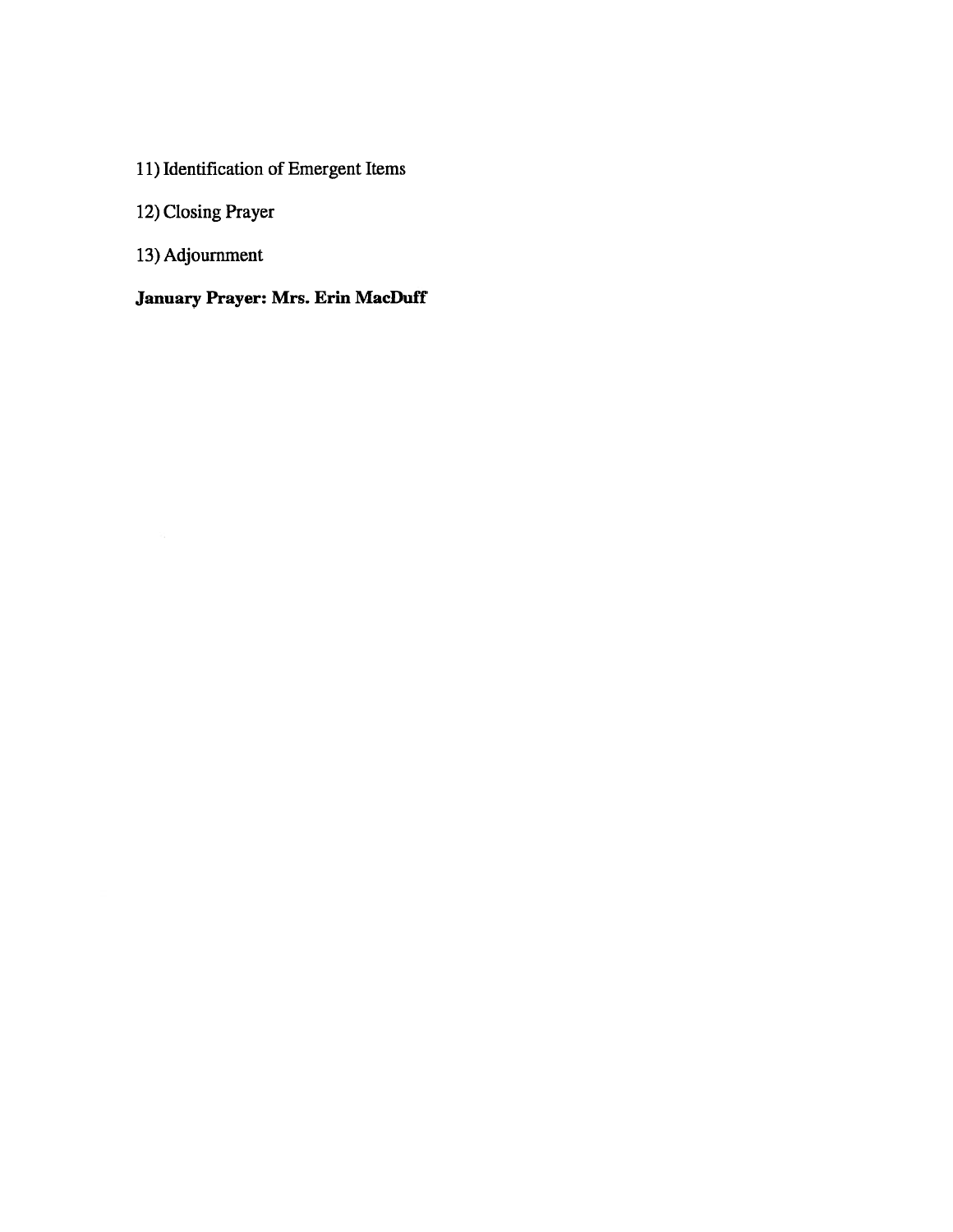### LLOYDMINSTER R.C.S.S.D. #89

## MINUTES OF THE REGULAR BOARD MEETING

#### Tuesday, December 12,2017

**TIME AND PLACE:** The meeting commenced at 5:05 p.m. in the Board Room.

**ATTENDANCE:** Mrs. Paula Scott (Chair) Mrs. Michelle Rusteika Mrs. Laurie Makichuk Mr. Chris Carnell (arrived at 5:08 pm) Mrs. Jill Wytrykusz Mrs. Erin MacDuff (arrived at 5:20 pm) Mr. Calvin Fendelet Mr. Nigel McCarthy, Director of Education

Ms. Glenda Kary, Deputy Director of Education Mrs. Melanie Stelmaschuk, Chief Financial Officer

ABSENT: Mr. Kevin Kusch, Deputy Director of Learning

Videos: Ingnite Young Womens Conference

Prayer led by Mrs. Jill Wytrykusz

#### ADDITIONS:

17/12/12-01 Mrs. Laurie Makichuk moved that the Board of Education adopt Agenda the agenda, as presented.

#### **CARRIED**

17/12/12-02 Mrs. Jill Wytrykusz moved that the Board of Education approve November 22, 2017 November 22, 2017 Board Meeting minutes, as presented. **Minutes** 

#### **CARRIED**

17/12/12-03 Mrs. Laurie Makichuk moved that the Board of Education Education Property adopt Bylaw 2017-1, as presented. Tax Regulations

## **CARRIED**